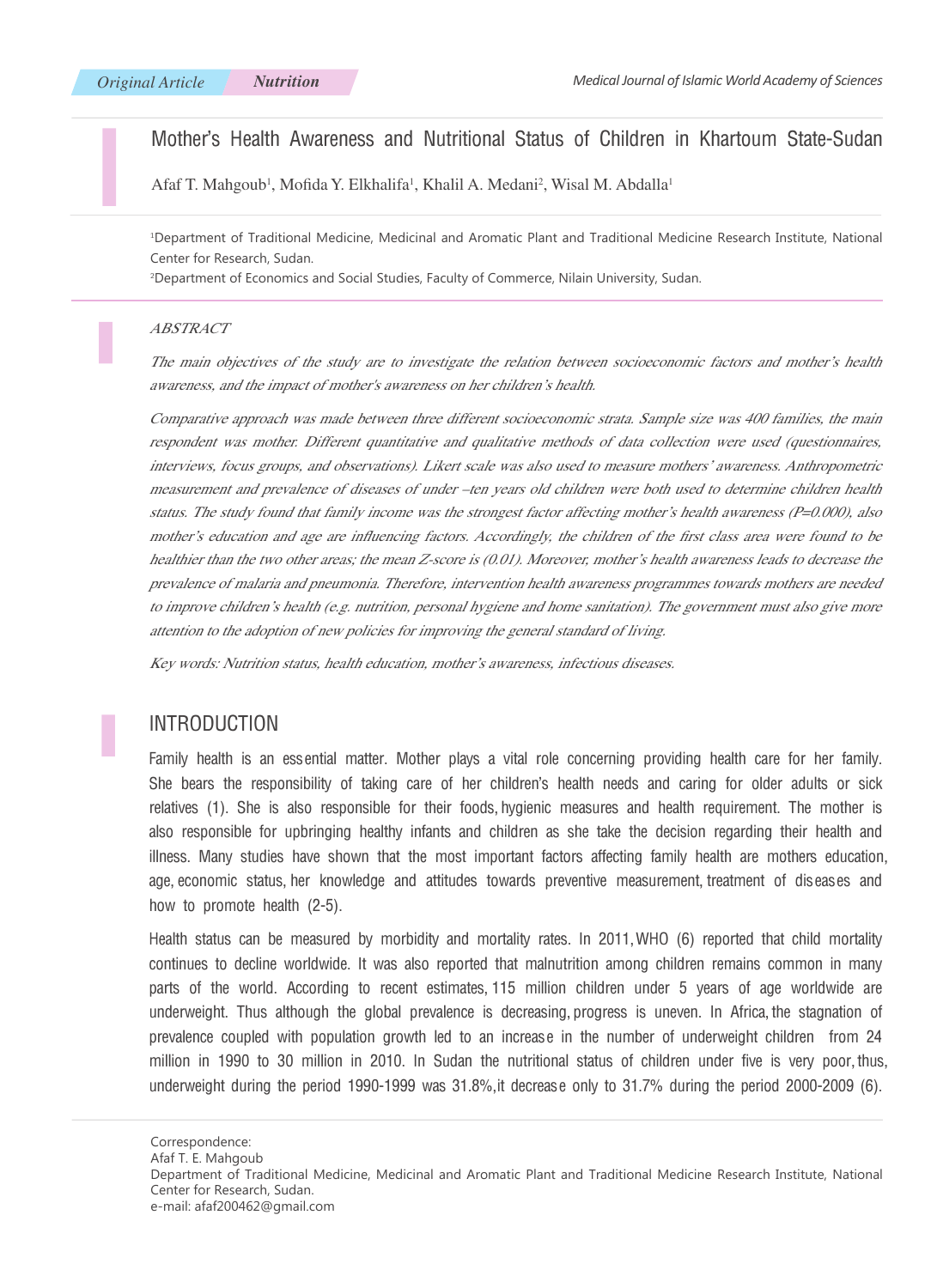In Sudan some nutritional practices and taboos exacerbate children's health. For example, in western Sudan (Kordofan) people believe that eating of egg delays the child speaking (7). Another negative belief is that the milk of a pregnant mother is very harmful and leads to diarrhea and vomiting to breast feed infant, as a result, she immediately stops most of breast feeding.

Culturally, in Sudan the concept of nutritious foods is vague. Therefore, mother's knowledge about the appropriate foods for her family is very poor. Abdalla et al. (8) reported that nutritional education of mother is important to improve her qualifications and capabilities regarding taking care of her children. Poverty and insufficient income for the family is also found to be the main causes of nutritional anemia, which can adversely affect persons activities. Because low per capita income lead to deficiency in daily calories intake which lead to diseases and high death rate (9). This may lead to a negative economical development (10). Also, the means of preparation of foods is an important issue, as it can easily be contaminated by dirty surfaces and equipments (11).

Infectious diseases are the world's biggest killer of children and young adults. In Sudan malaria is number one public health problem. It is estimated that the most frequent cause of death from malaria was 5% and from pneumonia was 5% in 2007 (12). In Sudan, prevention relied heavily on vector control through insecticide spray, with minimum efforts toward early diagnosis and treatment. Bed nets have been in use for a long time. Federal Ministry of Health (12) reported that pneumonia represents the highest percentage (29.9%) among diseases leading to health units for children less than five years, and malaria represents the second disease  $(15.5\%)$ .

Many study found that pneumonia is associated with overcrowded places, malnutrition and poor environmental conditions (13,14). Generally the adequacy of health care services is important to control the spread of all diseases. However, the access to health care units is sometimes depends on the economical status of the patient.

The main objectives of the study are to investigate the relation between socioeconomic factors (age, education and family income) and mother's health awareness, and the impact of mother's awareness on her children's health.

# Materials and Methods

The study aims to investigate the relation between socioeconomic factors (age, education and family income) and mother's health awareness, and the impact of mothers awareness on her children's health during 2011.

## Site

This research was conducted in Khartoum State, which is located between latitudes 15°26' and 15°45' N and longitudes  $32^{\circ}25'$  and  $32^{\circ}40'$  E, at an altitude of  $405.6$  m above sea level. In the last census 2008 Khartoum total population was 5.7 million. Khartoum is a cosmopolitan area representing people from different social backgrounds. The study used a comparative approach between different socio-economical areas. Alriyad selected to represent the high socio-economical status (HSS), Gebra representing the middle socio-economical status (MSS), and Alremala representing the lower socio-economical status (LSS). The three areas have a good supply of the basic infrastructure. Which includes; water supply, electricity, garbage collection services, education and health services, and decent roads. There is inequality in the distribution of education and health services among the three areas.

## Design

This was a cross-sectional study.

### Sample

A multistage random stratified sampling technique was employed for the selection of the study population in this cross-sectional study. Research sample was 400 families. The stratums were distributed proportionally according to the size of the population in each area. At first 120 families was chosen from Alriyad the high socio-economical status (HSS) to represent about 6% from 2019 family (CBS, 2008). 180 families from Gebra the middle socio-economical status (MSS) studied to representing about 2% from 9352 families (CBS, 2008). In Alremala the lower socio-economical status (LSS), 100 families studied to represent about 6% from 1967 families (CBS, 2008). The unit of the study is the family, where the main respondent was the mother.

## Data collection

Both quantitative and qualitative methods of data collection were used. Interviews guided by semi-structured questionnaires were used to collect data on socio-demographics. A pilot study was undertaken to test the reliability of the questionnaire,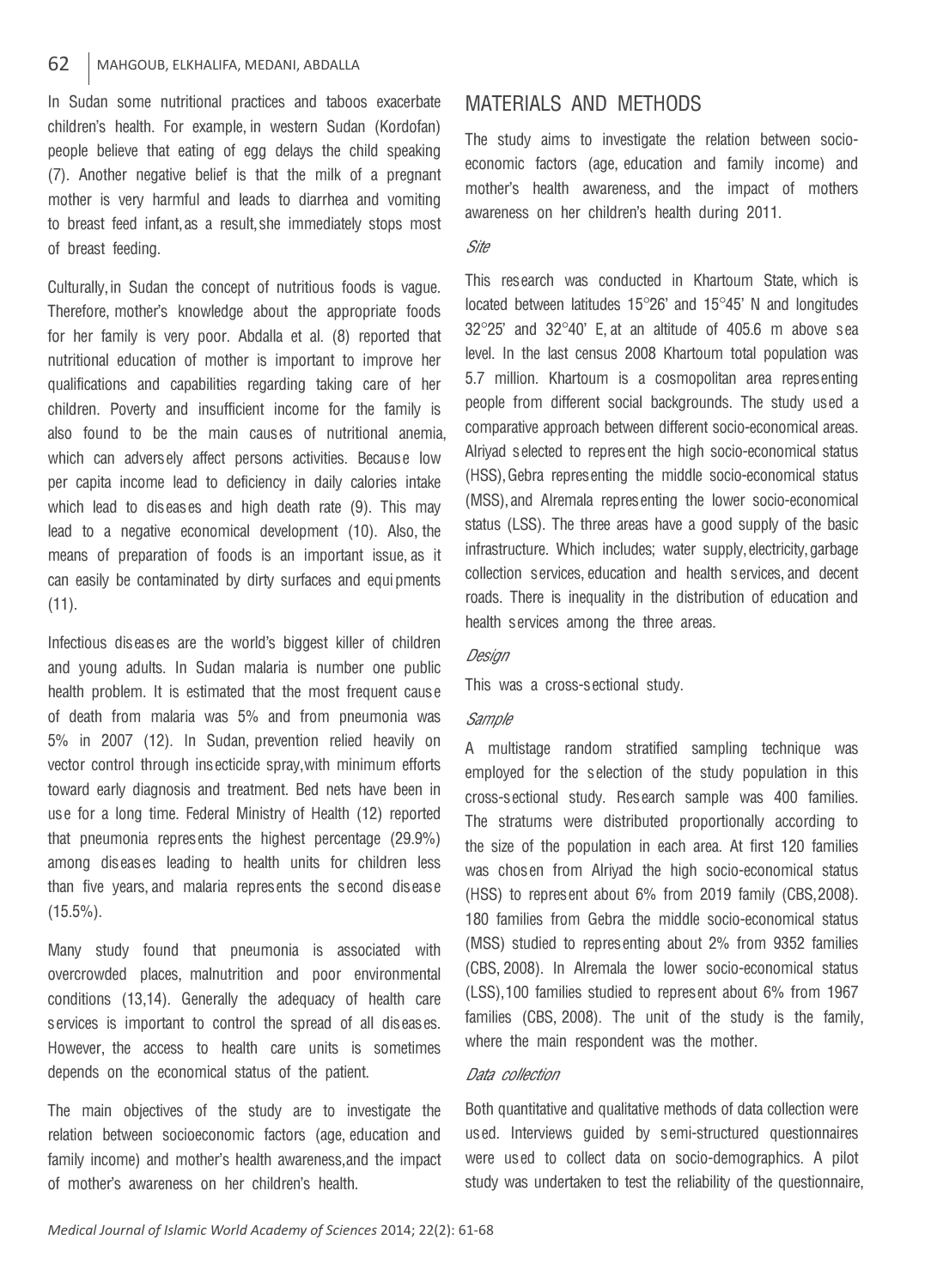| Age/                      |         |       |                |       |         |
|---------------------------|---------|-------|----------------|-------|---------|
| Marriage age/             |         |       |                |       |         |
| Education/                |         |       |                |       |         |
| Income                    | Area    |       |                |       | P value |
|                           | Alriyad | Gebra | Alremela Total |       |         |
| Age <sup>a</sup> ;        |         |       |                |       |         |
| $\leq 40$                 | 48      | 98    | 45             | 191   |         |
|                           | 40.0%   | 54.4% | 45.0%          | 47.8% | 0.04    |
| $\geq 41$                 | 72      | 82    | 55             | 209   |         |
|                           | 60.0%   | 45.6% | 55.0%          | 52.2% |         |
| Marriage age <sup>b</sup> |         |       |                |       |         |
| $\leq 19$                 | 35      | 65    | 52             | 152   | 0.002   |
|                           | 29.2%   | 36.1% | 52.0%          | 38.0% |         |
| $\geq 20$                 | 85      | 115   | 48             | 248   |         |
|                           | 70.8%   | 63.9% | 48.0%          | 62.0% |         |
| Education <sup>c</sup> ;  |         |       |                |       |         |
| < university              | 34      | 114   | 74             | 222   | 0.000   |
|                           | 28.3%   | 63.3% | 74.0%          | 55.5% |         |
| $\ge$ university          | 86      | 66    | 26             | 178   |         |
|                           | 71.7%   | 36.7% | 26.0%          | 44.5% |         |
| Income <sup>d</sup> ;     |         |       |                |       |         |
| $< 301$ \$                | 5       | 168   | 95             | 268   | 0.000   |
|                           | 4.2%    | 93.3% | 95.0%          | 67.0% |         |
| $> 300$ \$                | 115     | 12    | 5              | 132   |         |
|                           | 95.8%   | 6.7%  | 5.0%           | 33.0% |         |

and was completed by (twenty-one mothers-seven from each area) and additional correction was made to reach the final form of questionnaire.

Table 1: Demographic characteristics of mothers.

## Questionnaire

A structured questionnaire was designed to fulfill the study objectives. It consisted of five sections: The first section was concerned with the personal and socio-demographic characteristics of the participants (e.g., age, sex, and education). The second section of questionnaire was about eeconomic status of household. The third section; Health status; vaccination, common diseases among children, different types of prevention and treatment etc. Mother's awareness is the fourth section, it focus on her attitudes towards some health indicators like prevention methods, personal hygiene, health foods, chemical fertilization etc. The awareness and attitudes of mothers were measured by Likert scale. The last section is Anthropometric measurements of children under ten (sex, age, height and weight). The study selects randomly fifty children

less than ten years from each area, and the measurement were done by two nutritionists.

### Data collection

Data were collected during 2011.

#### Statistical analysis

For the comparisons, the  $\chi^2$  test at 99% level of significance  $(p = 0.01)$  was used. Data were analyzed by the SPSS program (statistical package for social sciences), the results presented by percentage and chi-square test.

## **RESULTS**

## Socio-demographic of mothers

Table 1 shows the demographic characteristics of mothers in three areas. In Alriyad city (HSS), most of mothers belong to the age group  $\geq 41$  years (60%), while in Gebra (MSS) (45.4%) mothers and in Alremela (LSS) (55 %) of mothers belong to this age group.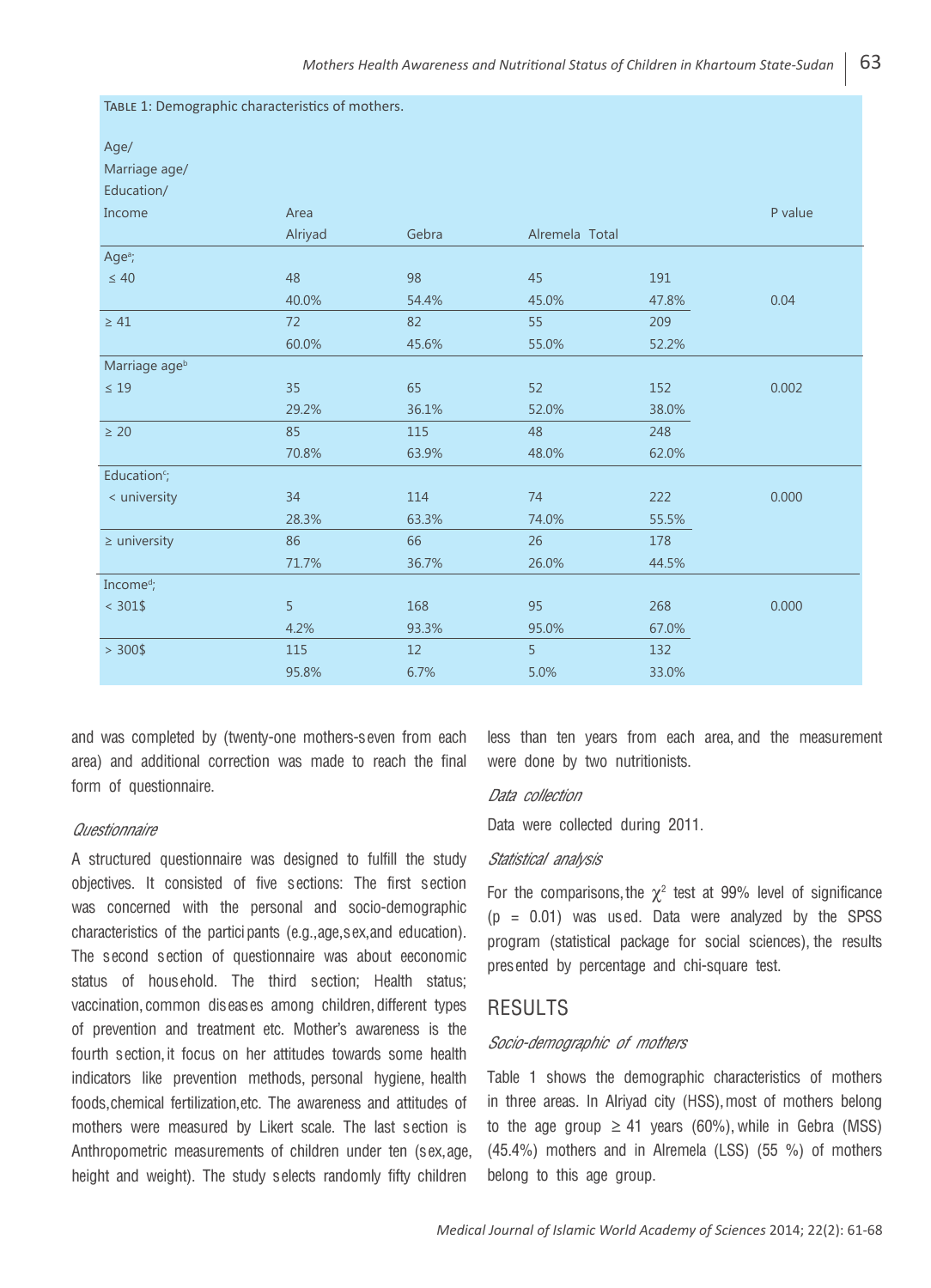# 64 MAHGOUB, ELKHALIFA, MEDANI, ABDALLA

In Alriyad only 29.2% mothers got married before they reached their 20<sup>th</sup> birthday and in Gebra 36.1% of the mothers married in age ≤19, whereas in Alremela the percentage significantly increase to reach 52% of mothers got married at the age of 19 or less. This reflects a strong association between age of marriage and economic class  $(p=0.002)$ .

Concerning mother's education; in Alriyad up to 71.7% of mothers have either university or above level of education, whereas in Gebra and Alremela only 36.7% and 26% respectively of this level of education. It is clear that the education level significantly increase as the economic status increase (p=0.000).

Concerning family's monthly income; in Alriyad (HSS) only (4.2%) of families earn less than 301\$, while in Gebra (MSS) and Alremela (LSS) up to 93.3% and 95% of families respectively earn monthly this amount of money (p=0.000).

#### Mother's awareness

Mother's awareness refers to personal knowledge, beliefs, and attitudes, etc, which is usually acquired through many ways such as education, interrelation with persons around, different types of media, and personal experiences, etc. It directs and determines mother's behavior and practices related to health and illness. Mother's awareness was measured by Likert scale, using various indicators related to health knowledge. Awareness was measured by various indicators related to health knowledge such as: Healthy food, preventive methods, home sanitation, personal hygiene, self medication and hygienic practices, etc. The study found that up to percentage 43% of mothers have middle level of awareness, 34% have either a high or very high levels of awareness and only 23% of mothers have lower levels of awareness. This shows comparatively a lower percentage of unaware mothers in the sample studied towards health issues. Many socioeconomic variables were also found to have a great influence on mother's awareness. As shown in Table 2 there is a strong significant (p=0.000) positive association between residential area and mother's health awareness. Thus up to 50% of the high class women from Alriyad (HSS) have either a high or a very high degree of awareness, whereas in Gebra (MSS) and Alremela (LSS) only 23.9% and 33% respectively have these degrees of health awareness.

Table 2: Mother's health awareness and residential area.

| Mother's          | Area           |                        |            |              |
|-------------------|----------------|------------------------|------------|--------------|
| Awareness Alriyad | Gebra          | Alremela               |            |              |
|                   | <b>HSS</b>     | <b>MSS</b>             | <b>LSS</b> | <b>Total</b> |
| Very low          | $\overline{0}$ | 6                      | 6          | 12           |
|                   | 0%             | 3.3%                   | 6.0%       | 3.0%         |
| Low               | 10             | 50                     | 20         | 80           |
|                   | 8.3%           | 27.8%                  | 20.0%      | 20.0%        |
| Middle            | 50             | 81                     | 41         | 172          |
|                   | 41.7%          | 45.0%                  | 41.0%      | 43.0%        |
| High              | 46             | 30                     | 27         | 103          |
|                   | 38.3%          | 16.7%                  | 27.0%      | 25.8%        |
| Very high<br>14   | 13             | 6                      | 33         |              |
|                   | 11.7%          | 7.2%                   | 6.0%       | 8.2%         |
| <b>Total</b>      | 120            | 180                    | 100        | 400          |
|                   | 100.0%         | 100.0%                 | 100.0%     | 100.0%       |
|                   |                |                        |            |              |
| $Chi^2-P=0.000$   |                | Source: fieldwork 2011 |            |              |

Table 3: Mother's health awareness and Family Income.

|                 |           | Mother's awareness     |           |        |
|-----------------|-----------|------------------------|-----------|--------|
| Income          | Low       |                        | High      |        |
|                 | awareness | Middle                 | awareness | Total  |
| $< 301$ \$      | 92        | 122                    | 54        | 268    |
|                 | 34.3%     | 45.5%                  | 20.1%     | 100.0% |
| $> 300$ \$      | 20        | 41                     | 71        | 132    |
|                 | 15.2%     | 31.1%                  | 53.8%     | 100.0% |
| Total           | 112       | 163                    | 125       | 400    |
|                 | 28.0%     | 40.8%                  | 31.2%     | 100.0% |
| $Chi^2-P=0.000$ |           | Source: fieldwork 2011 |           |        |

Table 2 shows that the percentages of mothers who have very high degree of awareness (11.7%) exist in Alriyad (HSS), and relatively the percentage decrease in low socioeconomic areas. On the other hand, no mother in Alriyad (HSS) have very low degree of awareness, and the percentage increase gradually to 3.3% and 6% in Gebra (MSS) and Alremela (LSS) respectively.

Table 3 shows that the percentage of mothers with high level of awareness (53.8%) is higher in family earn more than 300\$ compared with (20.1%) mothers their families earn less than 301\$. This reflects the strong influence of economic status on mothers health awareness (P=0.000).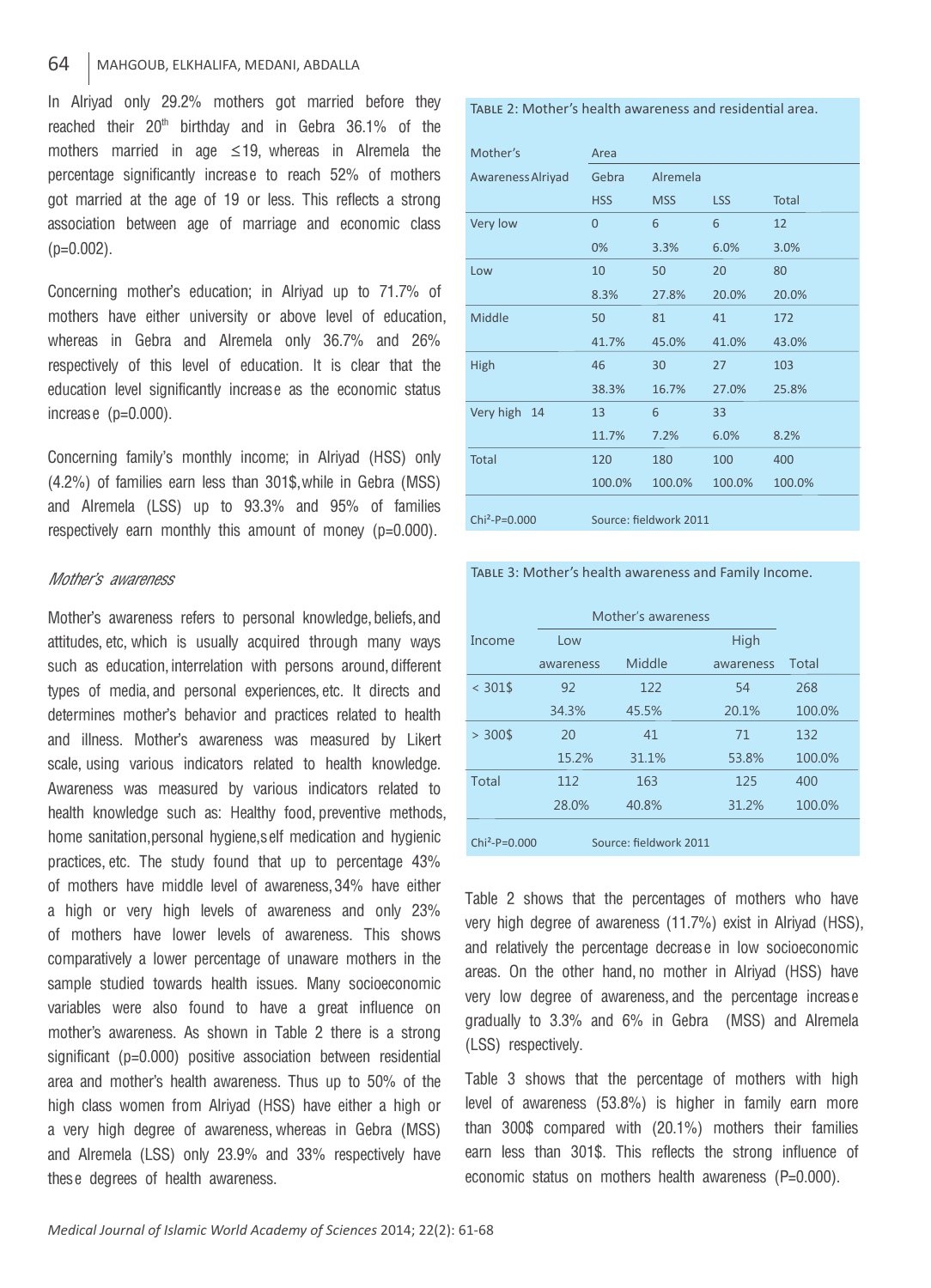|                         |                        |    | Mother's awareness |                |    |        |
|-------------------------|------------------------|----|--------------------|----------------|----|--------|
| Education level         | Low awareness          |    | Middle             | High awareness |    | Total  |
| Less than university 73 |                        | 90 |                    | 59             | 97 |        |
|                         | 32.9%                  |    | 40.5%              | 26.6%          |    | 100.0% |
| University and above    | 39                     |    | 73                 | 66             |    | 178    |
|                         | 21.9%                  |    | 41.0%              | 37.1%          |    | 100.0% |
| Total                   | 112                    |    | 163                | 125            |    | 400    |
|                         | 28.0%                  |    | 40.8%              | 31.2%          |    | 100.0% |
| $Chi^2-P=0.021$         | Source: fieldwork 2011 |    |                    |                |    |        |

Table 4: Mother's health awareness and education level.

Another possible reason which was previously observed was that the general level of education (mother, father and sons/ daughters) increased among higher classes, which also affects positively mothers health awareness.

A direct positive association between the level of education and mothers health awareness was detected (p=0.021). The percentage of mothers with high level of awareness (37.1%) increase within mothers who attained university and above education level compared with (26.6%) mothers who have less than university level. Mother's education is widely recognized as an important factor in bringing healthier and better educated families. This study has also found a strong association between fathers, sons\ daughters education and the mothers health awareness (chi-square test p-values were p=0.006 and p=0.03 respectively).

Table 5 shows that there is a significant association between mother's age and her awareness. A high percentage (39.7%) of mothers with a high degree of awareness aged more than 40 years old, compared with 22% mothers less than 41 years old (P=0.001).

TABLE 5: Mother's health awareness and age.

|                 |           | Mother's awareness     |           |        |  |
|-----------------|-----------|------------------------|-----------|--------|--|
| Mother's        | Low       |                        | High      |        |  |
| age             | awareness | Middle                 | awareness | Total  |  |
| < 41            | 59        | 90                     | 42        | 191    |  |
|                 | 30.9%     | 47.1%                  | 22.0%     | 100.0% |  |
| > 40            | 53        | 73                     | 83        | 209    |  |
|                 | 25.4%     | 34.9%                  | 39.7%     | 100.0% |  |
| Total           | 112       | 163                    | 125       | 400    |  |
|                 | 28.0%     | 40.8%                  | 31.2%     | 100.0% |  |
| $Chi^2-P=0.000$ |           | Source: fieldwork 2011 |           |        |  |

Income, age, education and high levels of health awareness influences were obvious in the improved health status of the under ten children. Children health was assessed through two variables: anthropometric measurements and the prevalence of two infectious diseases (malaria and pneumonia).

## The relation between mother's awareness and anthropometric measurements

Mother's awareness, beliefs and attitudes related to health and illness are important and significant issues, because it directs and determines her behavior and health practices.

Table 6 shows that among the mothers who have a high degree of awareness up to 54.6% of their children enjoy a normal healthy weight, whereas the percentage degrease to 47.5% and 47% among those whose their mothers had middle and low level of health awareness respectively. It is clear that there is positive relation between mother's awareness and nutritional status of her children, but the difference is not statistically significant.

# The relation between mother's awareness and prevalence of infectious diseases

Mother''s perceptions and awareness relating to causation, diagnosis, treatment and prevention are the main sociocultural factors which can influence malaria and pneumonia prevention and control.

Table 7 shows that among the mothers who have a high degree of awareness only 5.3% of their children infected by malaria, whereas the percentage increase to 8.8% of children their mothers have a low degree of awareness. It is clear the negative relation between mother's awareness and prevalence of malaria, but the difference is not statistically significant.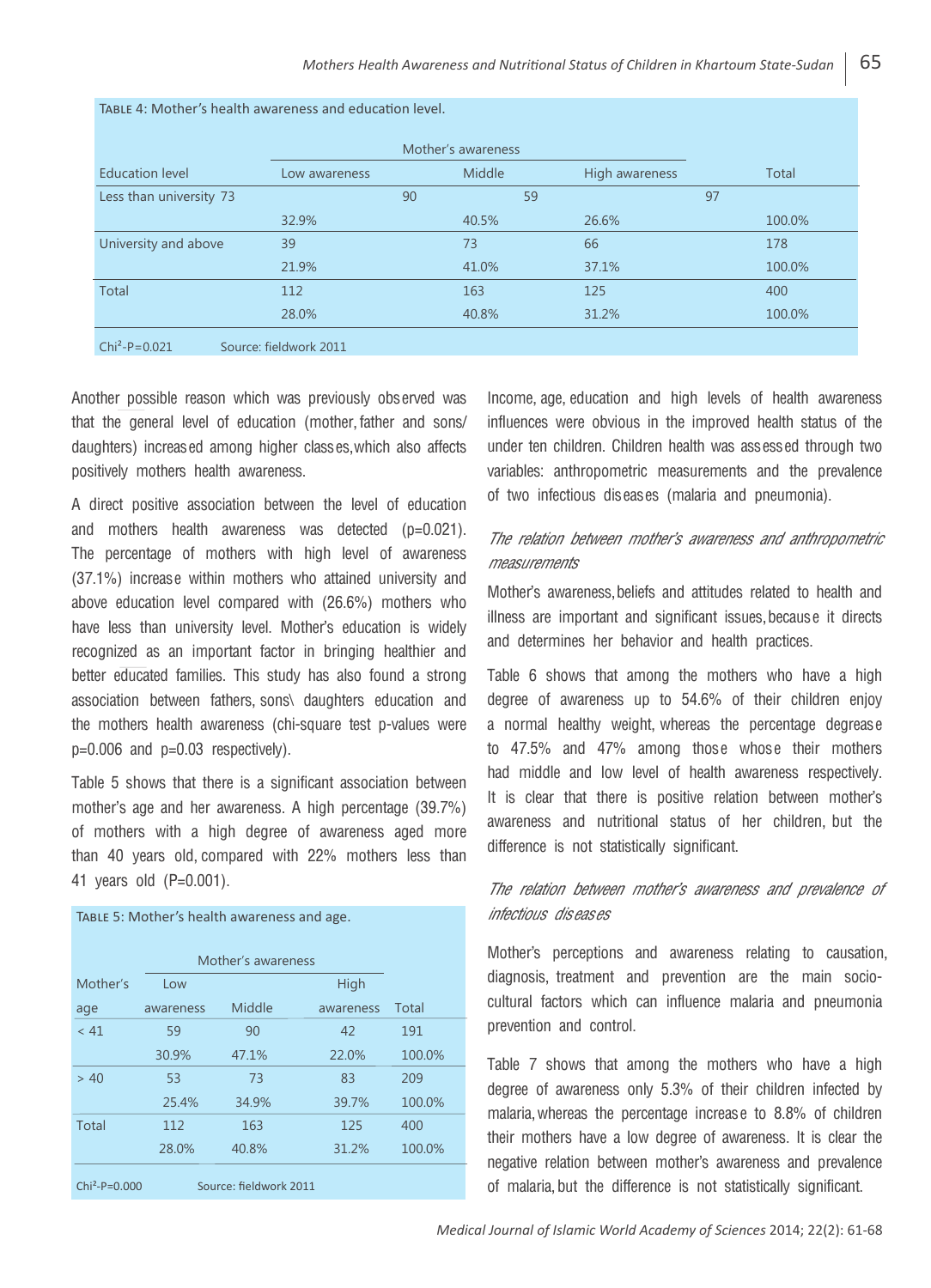|                        |               | Degree of awareness |                |        |
|------------------------|---------------|---------------------|----------------|--------|
| Anthropometric         | Low awareness | Middle              | High awareness | Total  |
| measurement            |               |                     |                |        |
| Overweight             | 10            | 12                  | 10             | 32     |
|                        | 25.0%         | 18.2%               | 22.7%          | 21.3%  |
| Normal                 | 19            | 31                  | 24             | 74     |
|                        | 47.5%         | 47.0%               | 54.5%          | 49.3%  |
| Malnourished           | 11            | 23                  | 10             | 44     |
|                        | 27.5%         | 34.8%               | 22.7%          | 29.3%  |
| Total                  | 40            | 66                  | 44             | 150    |
|                        | 100.0%        | 100.0%              | 100.0%         | 100.0% |
| Source: fieldwork 2011 |               |                     |                |        |

Table 6: Mother's awareness and anthropometric measurement.

Table 8 shows that among the mothers who have a high degree of awareness only 42.7% of their children infected by pneumonia, whereas the percentage increase to 57.4% of children their mothers have a low degree of awareness. According to chi square test it is apparent that there is a significant association (P=0.03) between mother's awareness and the prevalence of pneumonia. This might be due to that pneumonia is an infectious disease, and increased in unhealthy and poor environment.

# DISCUSSION AND CONCLUSION

Table 7: Mother's awareness and prevalence of malaria.

Mother's awareness, beliefs and attitudes related to health and illness are important and significant issue, because they directly affect her behavior and health practices. Generally, health awareness can be acquired through many ways; education, communication with persons around, through

different types of media, personal experiences, etc. The study found that; income was the strongest influencing factor affecting positively mother's awareness (P=0.000). This might probably been attained through the availability of various sources of knowledge; education, multimedia, etc.

Moreover, mother's age is an important factor affecting her health practices ( $p=0.001$ ). Mother's age affects personal experiences, however, good information about prevention and promotion of health can be obtains by simple ways. Moreover different media and other family members may have a great influence on their mother's awareness. It was noticed from interviews that some healthy knowledge obtained from husband or/and sons/ daughters. It is worth to say that young mothers married before completing their education, which affecting by other way in their awareness.

| <b>IADLE 7. IVIOLITEL 5 AWALCTICSS ATTU DI CVAIETICE OF ITIAIALIA.</b> |                     |        |                |        |  |
|------------------------------------------------------------------------|---------------------|--------|----------------|--------|--|
|                                                                        | Degree of awareness |        |                |        |  |
|                                                                        | Low                 |        | High           |        |  |
| Malaria                                                                | awareness           | Middle | awareness      | Total  |  |
| Yes                                                                    | 6                   | 10     | $\overline{4}$ | 20     |  |
|                                                                        | 8.8% 8.5%           | 5.3%   | 7.7%           |        |  |
| <b>No</b>                                                              | 62                  | 107    | 71             | 240    |  |
|                                                                        | 91.2%               | 91.5%  | 94.7%          | 92.3%  |  |
| Total                                                                  | 68                  | 117    | 75             | 260    |  |
|                                                                        | 100.0%              | 100.0% | 100.0%         | 100.0% |  |
| Source: fieldwork 2011                                                 |                     |        |                |        |  |

Table 8: Mother's awareness and prevalence of pneumonia.

| Degree of awareness |             |                        |           |        |  |
|---------------------|-------------|------------------------|-----------|--------|--|
|                     | High<br>Low |                        |           |        |  |
| Pneumonia awareness |             | Middle                 | awareness | Total  |  |
| Yes                 | 39          | 72                     | 32        | 143    |  |
|                     | 57.4%       | 61.5%                  | 42.7%     | 55.0%  |  |
| <b>No</b>           | 29          | 45                     | 43        | 117    |  |
|                     | 42.6%       | 38.5%                  | 57.3%     | 45.0%  |  |
| Total               | 68          | 117                    | 75        | 260    |  |
|                     | 100.0%      | 100.0%                 | 100.0%    | 100.0% |  |
| $Chi^2-P=0.03$      |             | Source: fieldwork 2011 |           |        |  |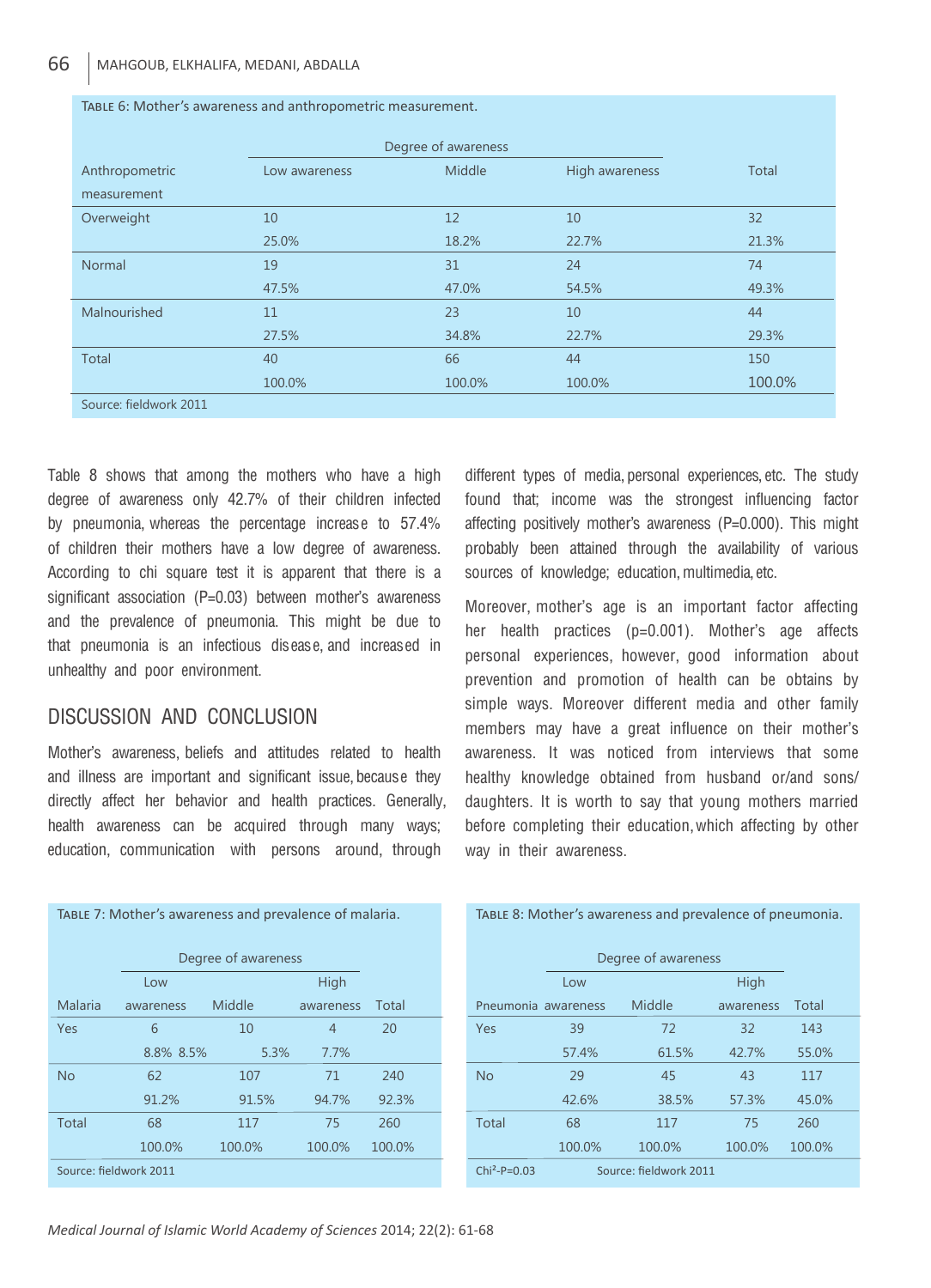A direct positive association between the level of education and mother's health awareness was detected (p=0.021). Education increases the knowledge about prevention methods; including hygienic behavior, improved home sanitation to fight insects and vectors carrying diseases.etc. This was confirmed by many studies such as that of Caldwell (2), who reported that mother's education is important for declining childrens mortality rate in Nigeria. The families members education (husband and sons/daughters) were found to have a strong influence on mothers health awareness, this agree with some studies such as Lindelow (3) and Helton et al (15).

From results family income and level of education increase in high class, this reflects in mothers health awareness. A direct positive association between residential areas and mother's health awareness was detected (p=0.000). This might be due to their high standards of living which allow them to better access to variety sources of knowledge like radio, television, books, the World Wide Web (internet), etc. This is reflected in their children health status. The study found that the children of the first class (Alriyads) are healthier than the other two areas. The study also found that there is strong relation between mother's awareness and their children nutritional status this agree with Abdalla et al. (8) study. Mother's knowledge and experiences about the appropriate foods for her family is very important, because it affects directly her family's health. It is well known that over weight and malnourished children is not healthy, but in Sudan there is a common belief among many mothers that obesity is positively associated with health and beauty. Some mothers consider fast meals, chocolates, and chips were nutritious foods, and were not aware about the importance of fruits and vegetables intake. These types of food increase weight but do not improve the nutritional status of children.

High awareness means good knowledge about disease prevention methods, selection of a proper ways of treatment and knows how to promote health. This reflected in the prevalence of malaria and pneumonia, the study found that there is a negative association between mothers awareness and the prevalence of these diseases. Although pneumonia is a major cause of death in Sudan, little is known about mothers beliefs and practices surrounding the disease. There are many causes lead to pneumonia prevalence, such as; poor socioeconomic status, malnutrition, late care seeking and inadequate treatment as maintained in previous studies (13,14). Moreover, the prevalence of malaria is usually associated with unhealthy environment of the area, which leads to a lot of mosquitoes. Therefore, mothers awareness about how to prevent this disease is important issue, and decreases the risk of malaria infection.

# **RECOMMENDATION**

The study recommends that government must give more attention to mother's education because it is the most important factor affecting overall health in Sudan. Though, health education of mothers is a key to prevented diseases and significant to improved health status of the whole family and be achieved. Economic status is also a strong factor affecting family's health. Therefore, the government must adopt policies to improve the standards of living in general.

# **REFERENCES**

- 1. Henry J. Mothers Still Carry Primary Responsibility for Family Health — Tradeoffs Between Caring for Children and Job Earnings Common. Kaiser Family Foundation. AORN Journal. USA, 2003.
- 2. Caldwellt JC. Population Studies. Education as a Factorin mortality decline. An examination of Nigerian data. JSTOR, 1979;33:395-413.
- 3. Lindelow M. Health care decisions as a family matter- intrahousehold education externalities and the utilization of health services. The World Bank in its series Policy Research Working Paper Series with number 3324, 2004.
- 4. Abdalla W. The socio-cultural, economic, and environment factors affecting health. PhD thesis. U of K. Sudan, 2003.
- 5. Cameron L, Jenny W. Is the relationship between socioeconomic status and health stronger for older children in developing countries? Demography 2009; 46:303-324.
- 6. WHO. World health Statistics. WHO Press, World Health Organization, 20 Avenue Appia, 1211 Geneva Switzerland, 2011.
- 7. Elmahi T. Family and child welfare in relation to urbanization. Selected Essays. Khartoum university press. Sudan, 1981.
- 8. Abdalla MA, Sulieman SA, El Tinay AH, Khattab AH. Socio-Economic Aspects Influencing Food Consumption Patterns Among Children under Age of Five in Rural Area of Sudan. Pak J Nutr 2009; 8:653-659.
- 9. Al Jack TA. The economics of health and their impact on economic development. Niles University Department of Economics. Master Thesis, 2002.
- 10. Beenstock M. Health, Migration and development. Gower publishing company limited, England, 1980.